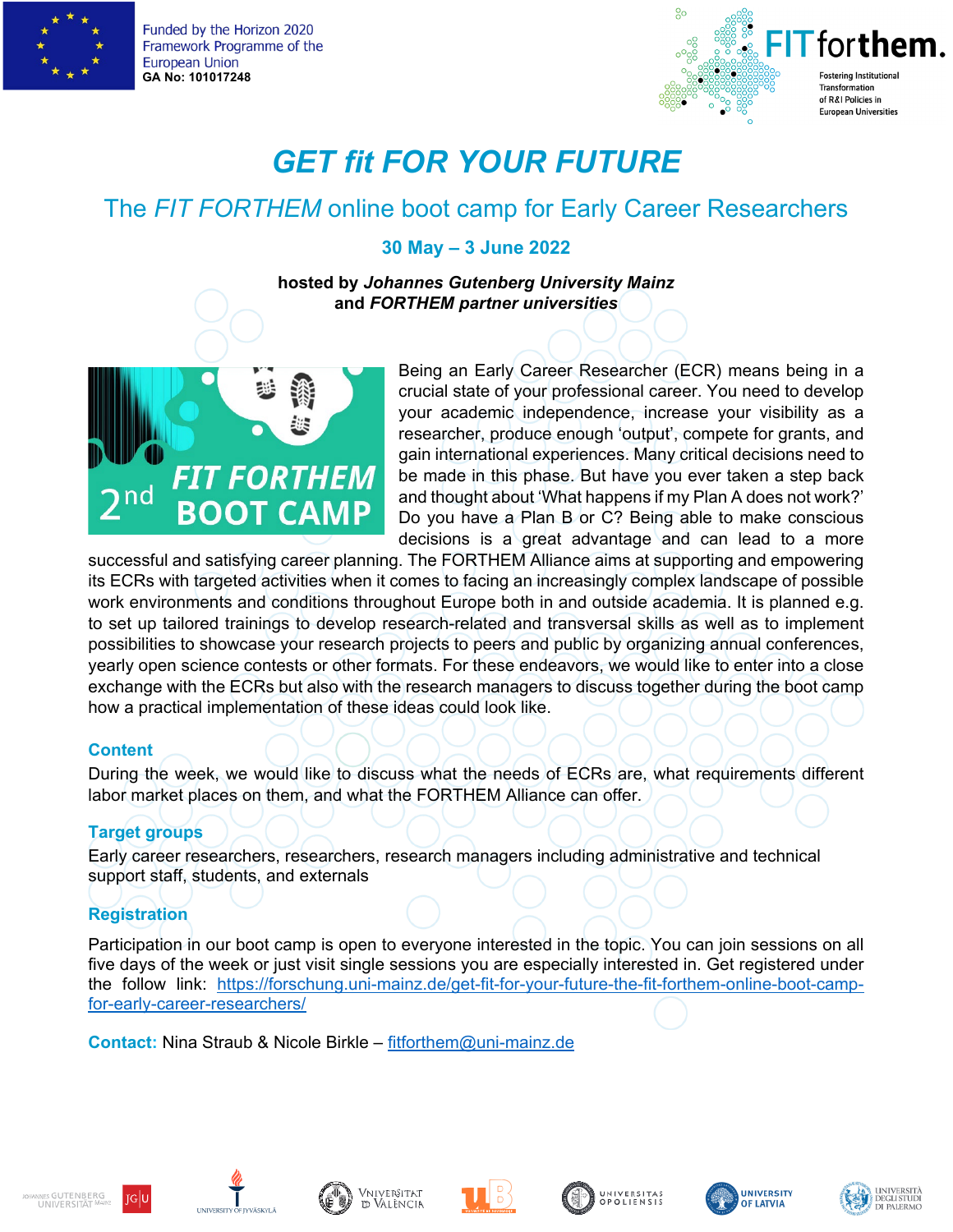

Funded by the Horizon 2020 Framework Programme of the **European Union GA No: 101017248**



## **Agenda**

**To get registered for the boot camp [click here](https://forschung.uni-mainz.de/get-fit-for-your-future-the-fit-forthem-online-boot-camp-for-early-career-researchers/)**

### **DAY 1: Monday, May 30, 2022, 14:00 – 16:00 (CET)**

### **International Career Pathway for Early Stage Researchers (ESR)**

On day one of the event, we tackle the question of why international experience is important and how it can boost your career development. Experienced scholars with international curricular will give us insights into the challenges, pitfalls, and benefits that can come with it.



### **DAY 2: Tuesday, May 31, 2022, 14:00 – 17:00 (CET)**

### **Multiple career options – find your way within or outside academia.**

On the second day two sessions are planned. In the first session (14:00 – 15:15 CET), testimonials will give us insights into different career sectors, like academia, research management or the non-academic world. We explore the question to which extent career paths can be planned. Does a direction once

taken mean that one can no longer change the path? Did special qualifications, further education, certificates or specific skills help? And what role can networks play in this context? What can FORTHEM offer you in this regard?

The second session (15:30 – 17:00 CET) will focus on concrete tools and techniques everyone standing at the career crossroad might use in order to more consciously and reflexively shape their career path. If you are in that place where you start asking yourself questions like: Am I on the right career path?, What do I really want?, How can I get there? What is blocking me? What are my options? - this workshop is for you. We will explore selected career coaching tools to help you navigate your career choices. All you need is your full awareness and openness to change.

### **DAY 3: Wednesday, June 1, 2022, 14:00 – 16:00 (CET) FORTHEM perspectives to make your career a success**



Once you have a clearer idea of your career, you can start looking at what skills and competences are needed to make it happen and how you

gain them. On day three of the event, we take a closer look at different options available through the FORTHEM Alliance like co-supervision, *Cotutelle de these* or mentoring formats. Where are the advantages when upscaling them to an international level? Furthermore, you can learn about international associations for Early Career Researchers and their activities.